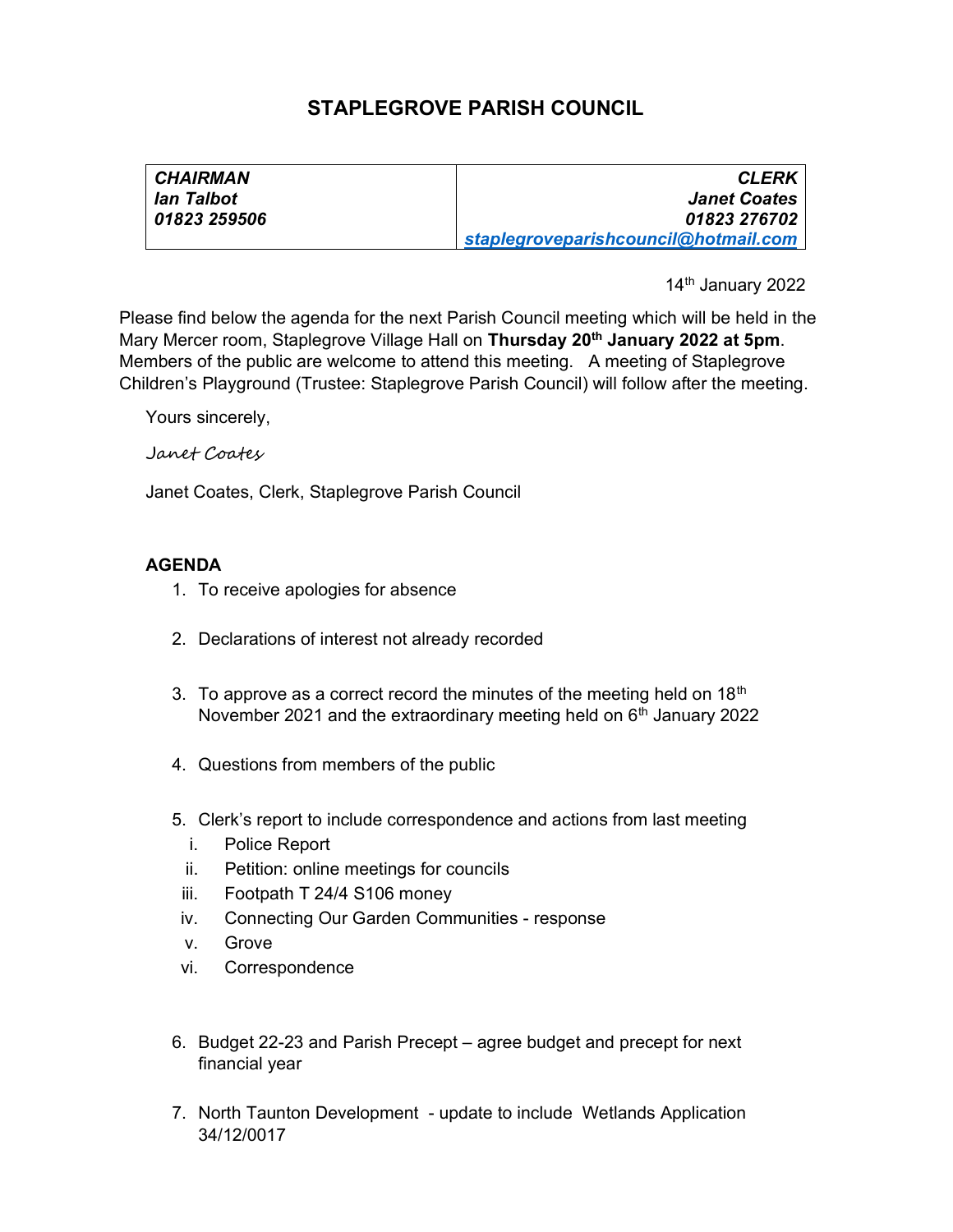- 8. Community Governance Review Taunton Town Council update
- 9. Somerset Unitary update

10. Highways

- I. Update on Bindon Road
- II. Speed Indicator Device
- III. Finger-post road sign maintenance  $-$  to be discussed at agenda item 18
- 11. Parish Council Elections 5 May 2022
- 12. Report from Cllr Debenham on Bus Strategy and Climate Change
- 13. Annual Review of Parish Council Risk Assessment
- 14. Queen's Platinum Jubilee update
- 15. Planning Applications details on Somerset West and Taunton website i) Application :34/21/ 0026/LEW has been considered by the planning committee on 16/12/2021.It was decided to support this application . Minutes of the meeting are on the Parish Council website ii) Application 34/21/0032/T: Proposal: Application to fell one Poplar stem, to pollard Poplar and to carry out management works to four Poplar trees included in Taunton Deane Borough Taunton No.7) Tree Preservation Order 1999 at Bindon Road, adjacent to 34/35 Livingstone Way, Taunton (TD838)

iii) Application 34/21/0031: Proposal: Change of use of land to residential with formation of tennis court and associated works at Stonehouse Farm, Edgeborough Farm Road, Staplegrove

- 16. Financial Matters
	- i. Bank Reconciliations October 2021 and November 2021
	- ii. Budget December 2021
- iii. Receipts and Payments since last meeting see table below

17. Date of next meeting and setting of Annual Parish Meeting and Annual Meeting of the Council

Thursday 17<sup>th</sup> March 2022 – 5pm